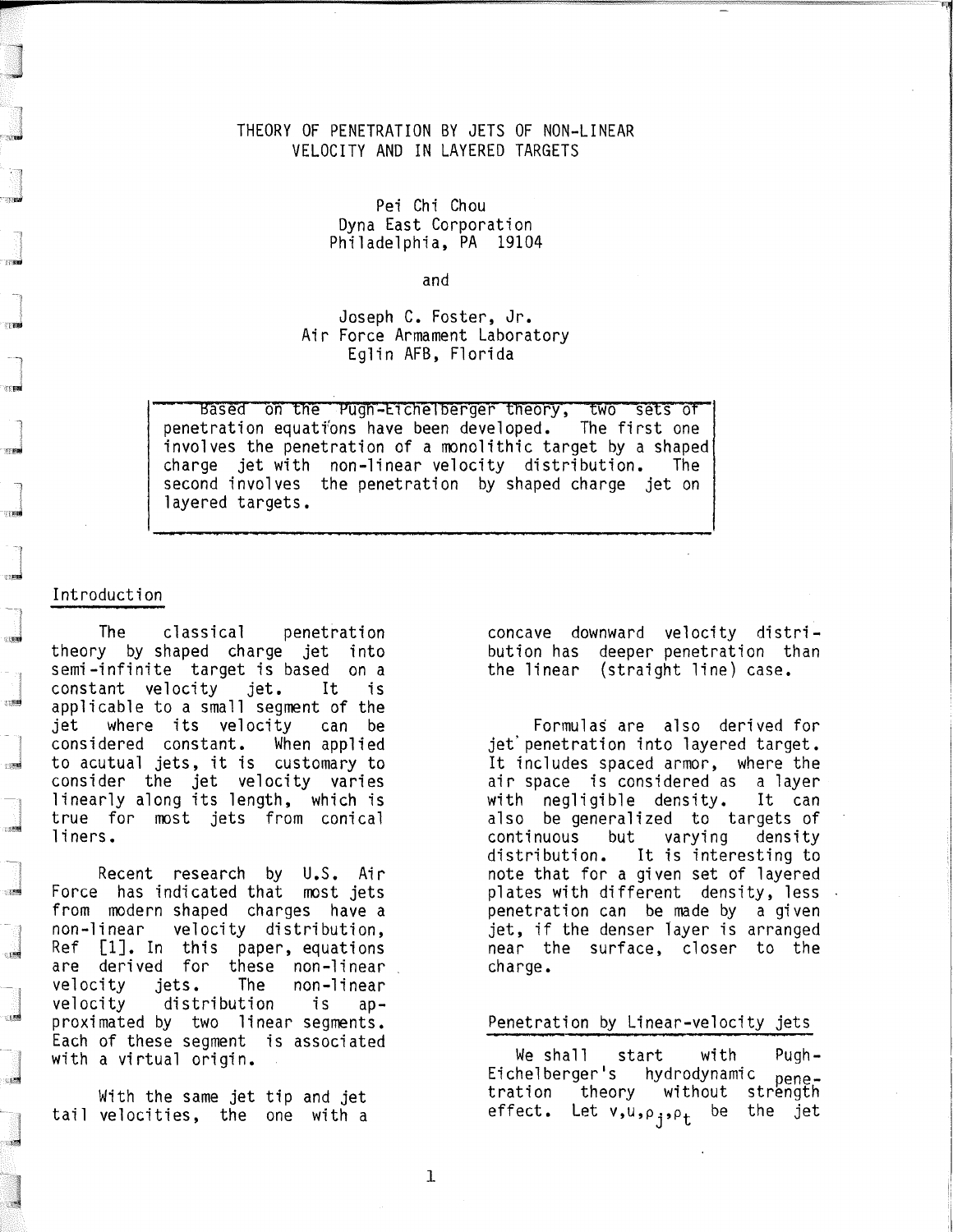velocity, penetration velocity, jet<br>density, and target density, density, and target<br>respectively. From Ber From Bernoulli's equation

$$
\rho_j(v-u)^2 = \rho_t^2 u
$$

we obtain

$$
u = \frac{v}{1 + \gamma}, \text{ where}
$$

$$
\gamma = (\rho_t / \rho_j)^{1/2}
$$

The jet velocity v is not constant along the jet, but varies with x, a parameter identifying the jet particle.

The penetration curve (bottom<br>of the penetration hole), has the equation

$$
\frac{dz}{dt} = u
$$
 (1)

or

$$
\frac{d\zeta}{dt} = \frac{v(x)}{1+v}.
$$

where  $\zeta$  is the space variable. Eq (1) is the differential equation of the penetration curve. Assuming the existance of a virtual origin<br>(V.O.), Ref. [3], the particle path lines have the equation:

> $\zeta = v(x)t$  $(2)$

Combining (1) and (2), and eliminating  $v(x)$ , we have

$$
\frac{dz}{dt} = \frac{\zeta}{(1+\gamma)t}
$$
 (3)

Integrating (3) gives

$$
\zeta = k \, t^{1/(1+\gamma)}
$$

r-

r- ....

r

*r-*

..,,'" r-

r-

 $\epsilon$ 

....

where  $k$  is a constant of integration.

Let  $t_1$  be the time the jet tip reaches the target surface, located at  $z=$ s, therefore,

$$
s = kt_1 \sqrt{1/(1+\gamma)}
$$

or

$$
k = st_1 \sqrt{-1/(1+\gamma)}
$$

The equation in the  $t, \zeta$  plane for the penetration curve is then

$$
\zeta = s \left( \frac{t}{t_1} \right)^{1/(1+\gamma)}
$$

or

$$
\zeta^{(1+\gamma)} = s^{(1+\gamma)} \left(\frac{t}{t_1}\right) \qquad (4)
$$

Substituting (2) into (4) and noting that s =  $v_1t_1$ , where  $v_1$  is the jet tip velocity, we have

$$
\zeta \frac{(1+\gamma)}{\gamma} = s \frac{(1+\gamma)}{\gamma} \frac{\zeta}{\gamma} \frac{\gamma_1}{s}
$$

or

 $z = s \left( \frac{v_1}{v} \right)^{1/2}$  (5)

The penetration depth P by the jet particle with velocity v is then

 $P = Z - S$ 

 $P = s \left[ \left( \frac{v_1}{v} \right)^{1/\gamma} -1 \right]$  (6)

or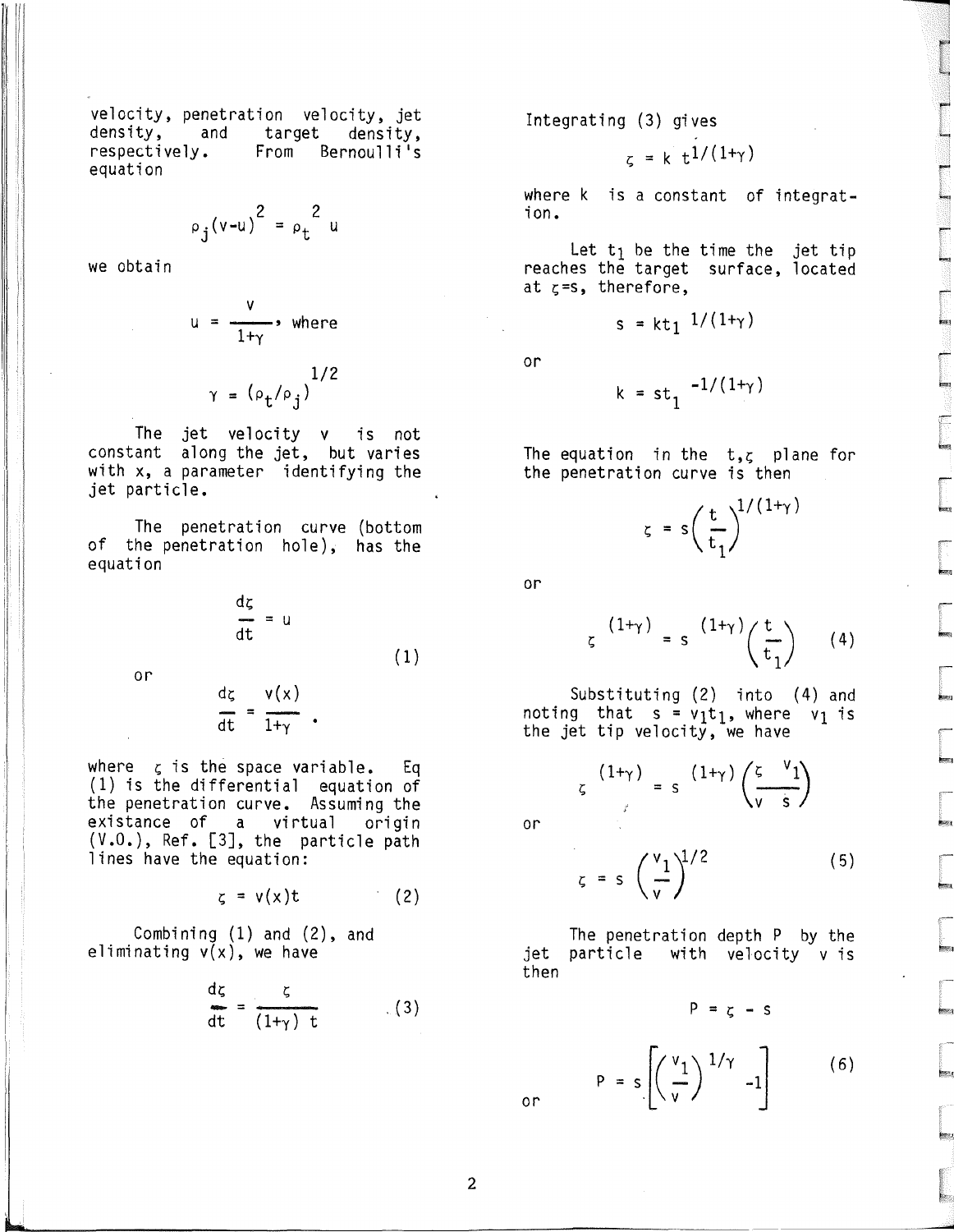Figure 1 is· a schematic showing the particle path lines and the penetration curve in the space-time plane. Note that s is the standoff,<br>measured from the V.O. to the measured from the V.O. surface of the target,  $v_1$  is the tip velocity, v is the velocity of the particle that gives the depth P. As a check, we may find the slope of the penetration curve by taking d/dt of (4) after, some simplication, it gives

$$
\frac{dz}{dt} = \frac{1}{1+\gamma} v(x), \qquad (7)
$$

!

which agrees with Eq. (3).

, ,,"

**Solar** 

 $\frac{1}{2}$ 

JI~



t

Next, let us consider the case where the velocity distribution is

not linear, which implies that single virtual origin does not exist. For simplicity, we shall use a bi-linear velocity distribution to represent the non-linear case. As shown in Figure 2, the velocity<br>distribution is given by two distribution is given by two straight line segments, AD and DB. This will be compared with the linear velocity distribution ACB. Note that points C and 0 have the same velocity V<sub>2</sub>.

 $\frac{1}{\sqrt{2}}$ 

For the linear case ACB, there is a virtual origin, which will be taken as the origin of our  $t, z$ coordinates.

The penetration P of the linear case, as given by Eq. (6), is

 $(8)$ 



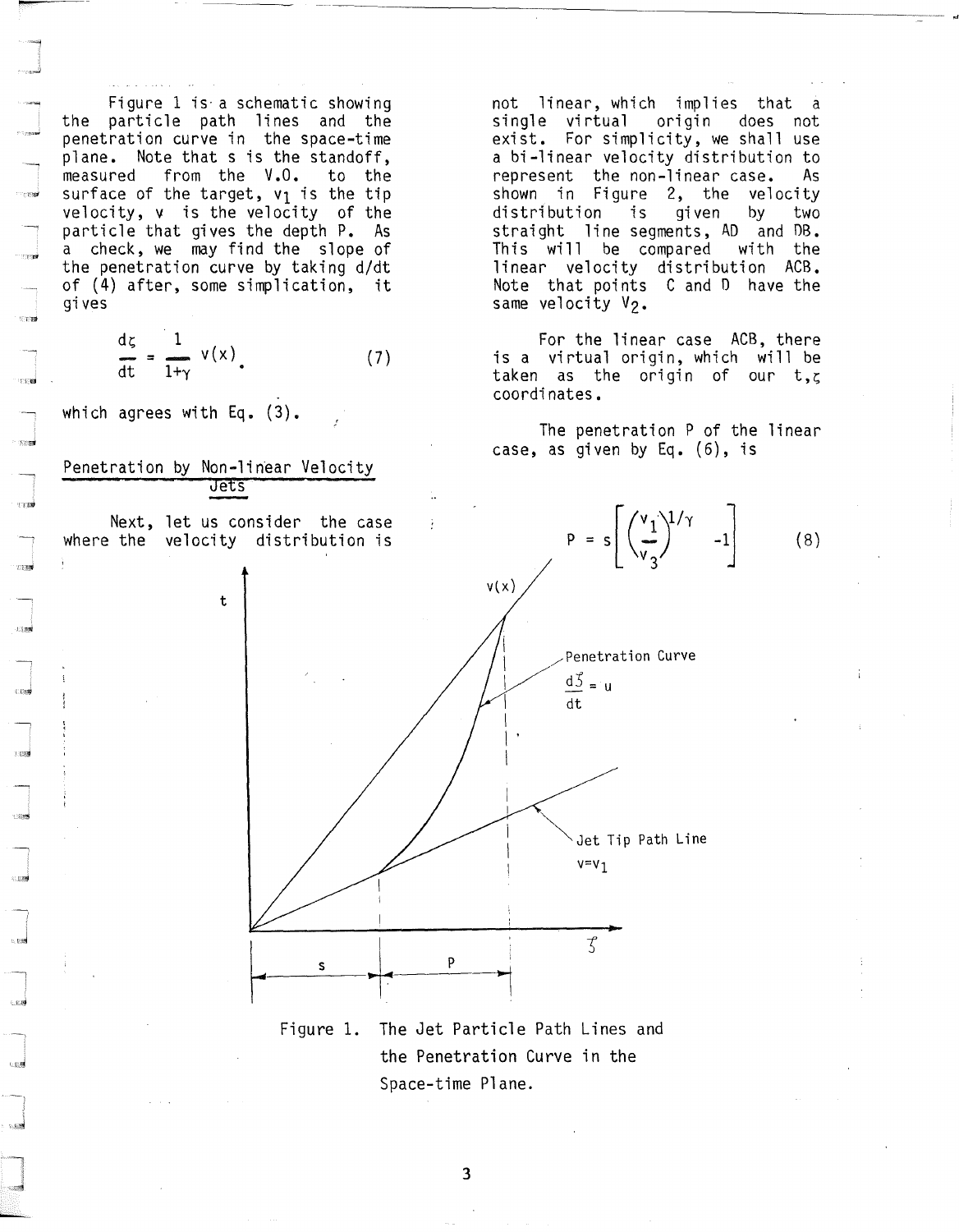

Velocity-Space and Time-Space Diagram of a Jet with<br>Bi-linear Velocity Distribution and their Penetration Curves. Figure 2.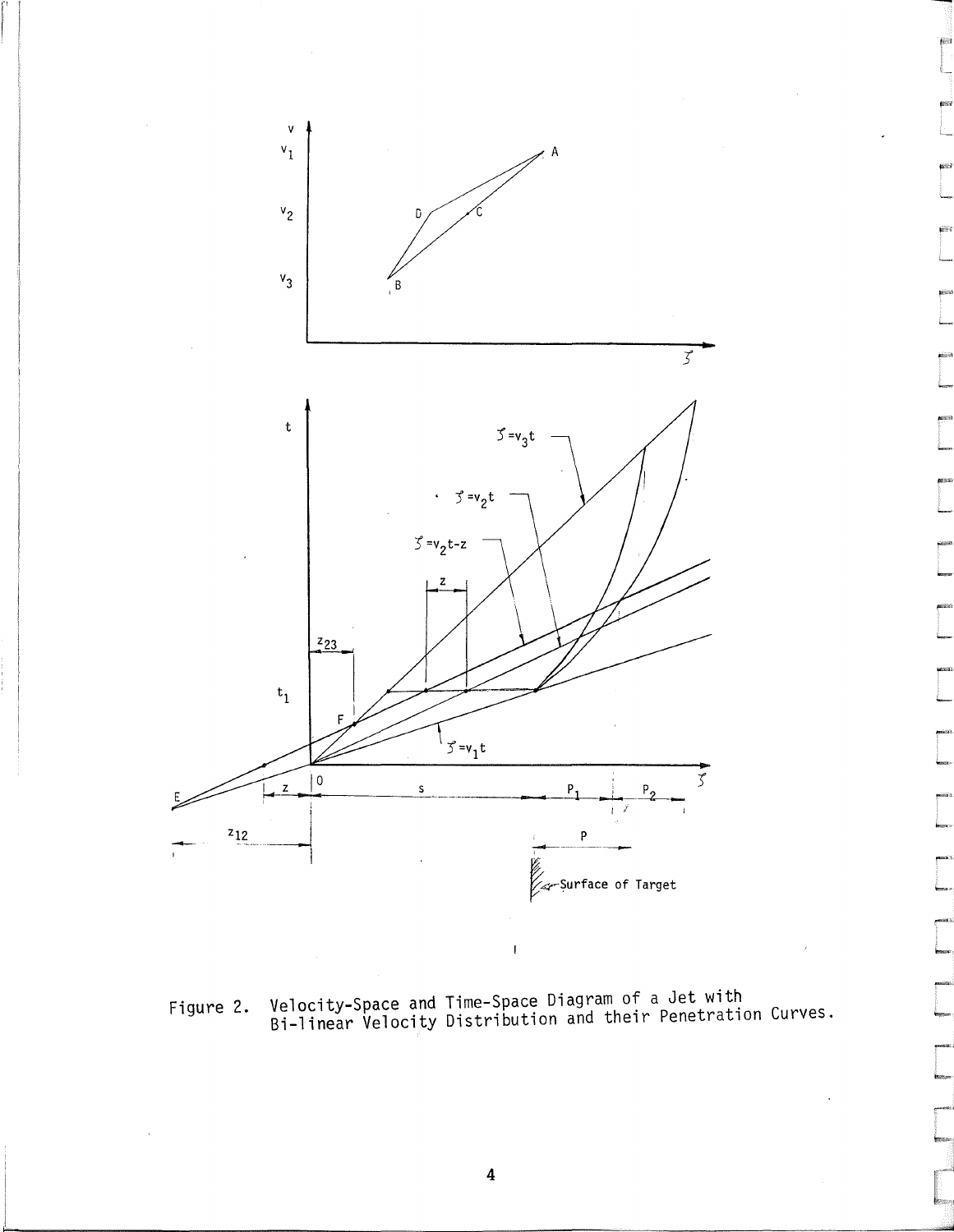where  $v_1$  and  $v_3$  are the jet tip and tail velocities, respectively.

Now let **us** consider the nonlinear case ADB. Let the distance CD be z. It can be shown, Ref. [2], that the particle path line corresponding to D is

. 37.I

.<br>ES

QI

ze

 $5 = v_0 t^{-2}$  $(9)$ 

where  $v_2$  is the velocity of both points C and D. In the t-g plane, the path line of point D is the<br>straight line with a horizontal  $\{intercept \ (-z)$ . Solving the two straight line equations  $\zeta = v_1 t$  and  $\zeta$  = v<sub>2</sub>t -z, we find the intersection of these two lines, point E in 'Figure 2, with the horizontal **coordinate** 

$$
z_{12} = \frac{v_1 z}{v_2 - v_1}
$$
 (10)

Similarly, the intersection between  $\zeta$  -v<sub>3</sub>t and  $\zeta$  = v<sub>2</sub>t-z, point F, has the coordinate

$$
z_{23} = \frac{z \, v_3}{v_2 - v_3} \tag{11}
$$

The penetration due to the segment AD can be calculated from Eq. (6) by considering E as the virtual origin, and the standoff as  $s - z_{12}$ , or,

$$
P_1 = (s - z_{12}) \left[ \left( \frac{v_1}{v_2} \right) - 1 \right]
$$
  
=  $\left( s - \frac{v_1 z}{v_2 - v_1} \right) \left[ \left( \frac{v_1}{v_2} \right)^{1/\gamma} - 1 \right].$  (12)

 $\Box$ 

The penetration due to the jet segment DB may be calculated by

N

using the virtual original at point F, or

$$
P_2 = (s - z_{23} + P_1) \left[ \left( \frac{v_2}{v_3} \right)^{1/\gamma} - 1 \right].
$$
 (13)

The total penetration  $P_t$  for this bi-linear case is  $P_1 + P_2$ , and after some algebraic simplification, it reduces to

$$
P_{t} = P_{1} + P_{2}
$$
  
=  $s \left( \frac{v_{1}}{v_{3}} \right) + z \left[ \frac{v_{1}}{v_{3}} \right]$  (14)

$$
\left(\frac{{\bf v}_1 - {\bf v}_2}{\bf v}_3 - {\bf v}_2\right) - \frac{{\bf v}_3}{\bf v}_3 \cdot \left(\frac{{\bf v}_2 - {\bf v}_3}{\bf v}_2 - {\bf v}_3\right)
$$

where  $v_1$  is used for  $v_1^{-1/\gamma}$ For a copper jet penetrating a steel target, the density ratio  $\gamma$  is close to unity. For simplicity, consider the case of  $\gamma=1$ , then  $v_1 = v_1$ , and

$$
P_{t} = (s+z)\left(\frac{v_1}{v_3} - 1\right) \tag{15}
$$

This penetration is larger than the linear velocity case. It is equivalent to increasing the standoff distance from s to s+z. The Iratio of

$$
\frac{p_t}{p} = 1 + \frac{z}{q}
$$

 $(16)$ 

 $PAG_E = 30.$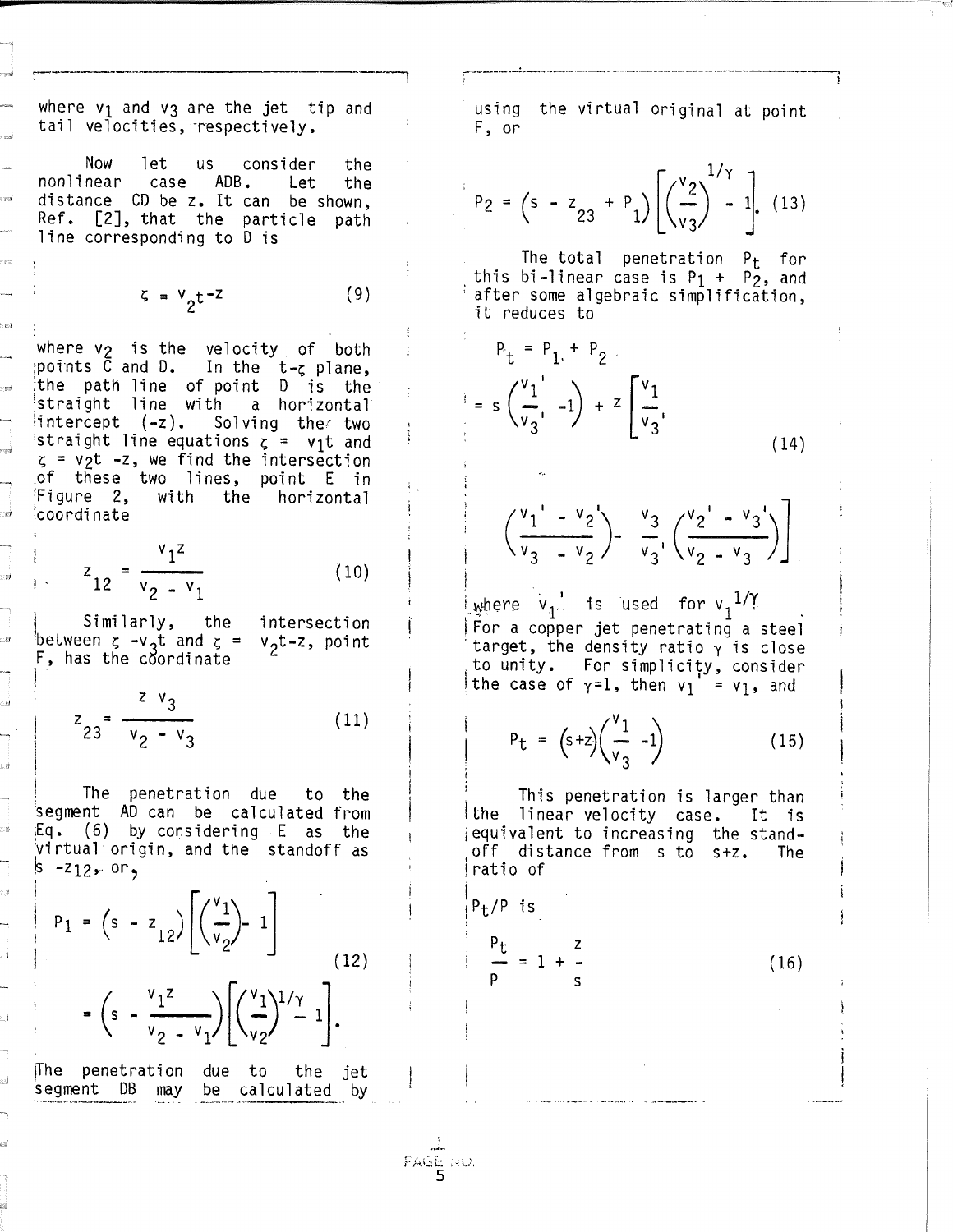This shows that the nonlinear velocity case with  $z > 0$  has more penetration than the linear case. The difference is *z/s* percent more, where  $z$  is the  $z$  intercept of the particle path line D, or the<br>distance-CD in-Figure-2. This-may distance  $CD$  in Figure 2. also be seen by simple reasoning as follows. The particle with velocity  $v_2$ , at point D, is "formed" earlier than the particle with the same velocity  $v_2$ , point C, in the linear case. If the tip and  $tail$  (A and B) are the same between the linear and nonlinear cases, then all particles in the nonlinear case must have<br>their point of formation, or formation, equivalent virtual origins to the<br>left of the point O. Their left of the point  $0$ . effective standoff must be larger than s, therefore more penetration.

')

The same argument and results can be applied to the case where z < 0, or a concase upward velocity<br>distribution. When z < 0, the When  $z < 0$ , the smaller than the penetration is smaller than the<br>linear case. In general, the linear case. In general, the<br>velocity distribution curve. if velocity distribution curve, if<br>not linear, will give more not linear, will give more<br>"

penetration when concave downward.

.. 1 L

**|** I..

.. L.

'" L.

.. i..

r L

|<br>|<br>| L

,... , L

I'" I..

,... , b. ,...

L.

! I-

r ...

I'"" i-

.."

b.

The net difference in<br>ration due to nonlinear penetration velocity is of minor effect at large standoff, since when s is large, *zis*  is small for a given z. Figure 3 shows the velocity of the jet from a bi-conic charge Ref. [1]. The dot-<br>points are the velocity of velocity different mass particles in the jet<br>as determined by flash x-ray as determined by flash<br>pictures and a massand a mass-summing technique. The spacial distribution of the velocity is non-linear; it can be approximated by two linear segments, AD and DB, as shown in the<br>figure. The dotted line AB The dotted line AB<br>the tip and tail connecting the tip and tail velocities comparison. The distance DC, which is z in Eqs. (14) and (15), is about<br>125 mm, (This distance distance remains constant as the jet is moving forward, because the velocities at D and C are identical). At a short<br>stand-off of 125 mm. this non stand-off of 125 mm,<br>-linear jet can can penetrate<br>as deep as a approximately twice as

Jet Path Position (I.I.).  $\zeta$ 



Figure 3. Jet Velocity Distribution of a Biconic-liner Charge, Taken at 100 usec After Detonation.

6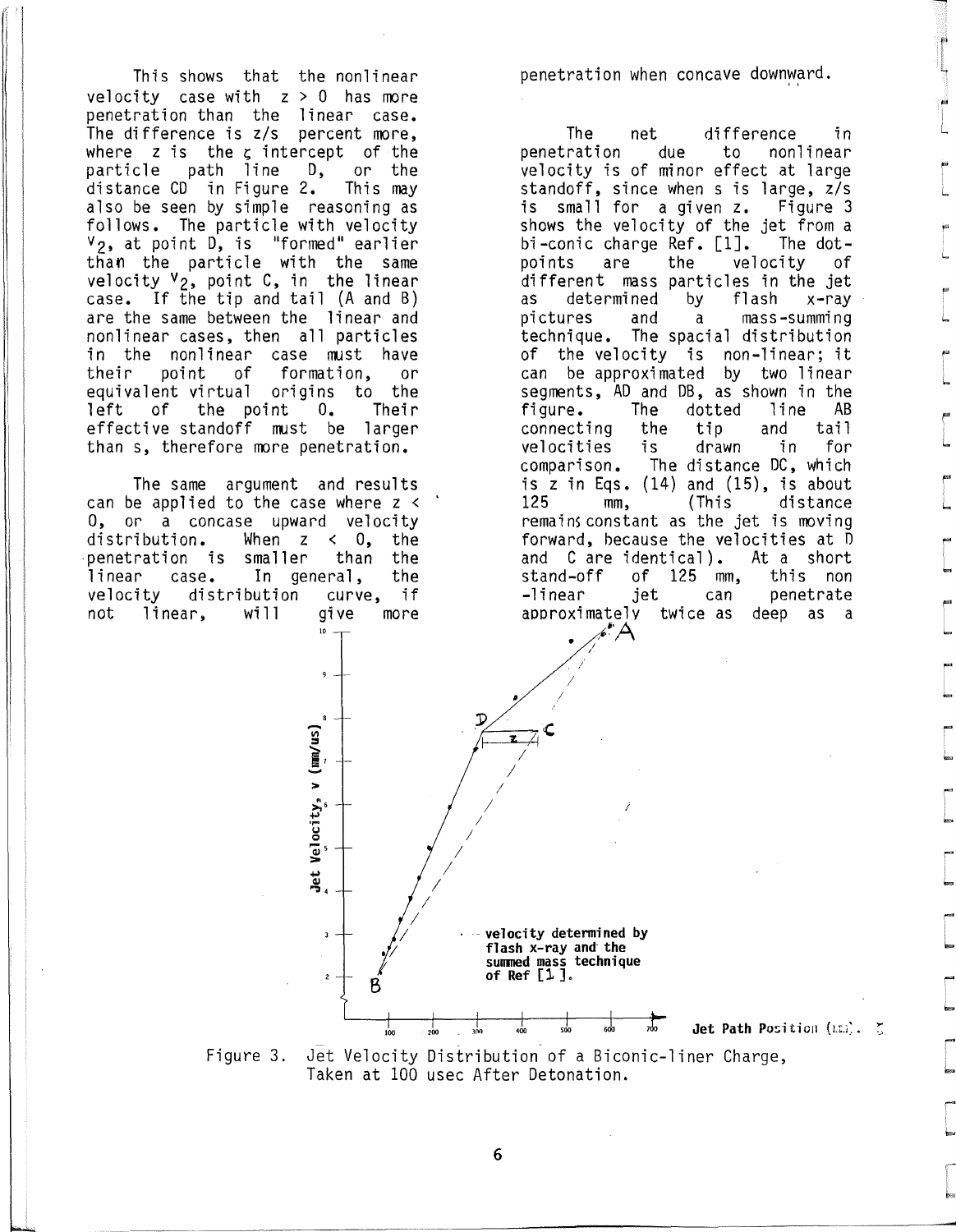linear jet with the same tip and tail velocities.

The penetration of a shaped charge jet with non-linear concave downward velocity distribution in semi-infinite target is *zls* percent more than that from a corresponding charge with identical tip and tail speeds, but with linear velocity<br>distribution. Here, s is the distribution. Here, s is the distance between the surface of the target and the virtual origin of the linear case, or the intersection of the particle path lines formed by the tip and tail; z is maximum<br>distance between the position of a between the position of a<br>and the position of a particle and the position particle with the same velocity, but with linear velocity distribution with respect to the tip and tail particles. Also, z is positive when the velocity distribution curve is concave downward.

# Penetration of Layered Target

The incompressible hyrodynamic theory of jet penetration will be extended to the case of layered<br>target. The penetration as a target. The penetration as a function of jet velocity, Eq. (6), can be inverted to give

$$
v = v_0 \left(1 + \frac{p}{s}\right)^{-\gamma} \tag{17}
$$

This equation gives the particle velocity in a jet that will penetrate a depth P. Since the jet velocity of a given jet particle is essentially constant, it is essentially constant, it is<br>convenient to use jet velocity to identify the jet particle.

Consider now a layered target<br>shown in Figure 4, where: as shown in Figure

- d<sub>i</sub> = thickness of the ith layer
- $s_i$  = standoff distance from  $V.0$ . to the front of the ith layer.

 $\gamma_1 = (\rho_{t1}/\rho_j)^{1/2}$ 

 $V_0$  = jet tip velocity

- $v_1$  = velocity of jet particle penetrating the back surface of the first layer
- $P_{ti}$  = density of the first target 1 ayer

Then

$$
v_1 = v_0 \left(1 + \frac{d_1}{s_1}\right)^{-\gamma_1}
$$

or,

(18)

$$
v_1 = v_0 \left(\frac{s_1}{s_2}\right)^{y_1}
$$

The velocity emerging back of the second target then, from the 1 ayer is

$$
v_2 = v_1 \left(\frac{s_2}{s_3}\right)^{\gamma_2}
$$

$$
= \mathsf{v}_0 \left(\frac{\mathsf{s}_1}{\mathsf{s}_2}\right)^{\gamma_1} \left(\frac{\mathsf{s}_2}{\mathsf{s}_3}\right)^{\gamma_2}
$$

This may be extended target of ith layer as to a

$$
v_{i} = v_{0} \left(\frac{s_{1}}{s_{2}}\right)^{\gamma_{1}} \left(\frac{s_{2}}{s_{3}}\right)^{\gamma_{2}} \cdots \left(\frac{s_{i}}{s_{i+1}}\right)^{\gamma_{i}}
$$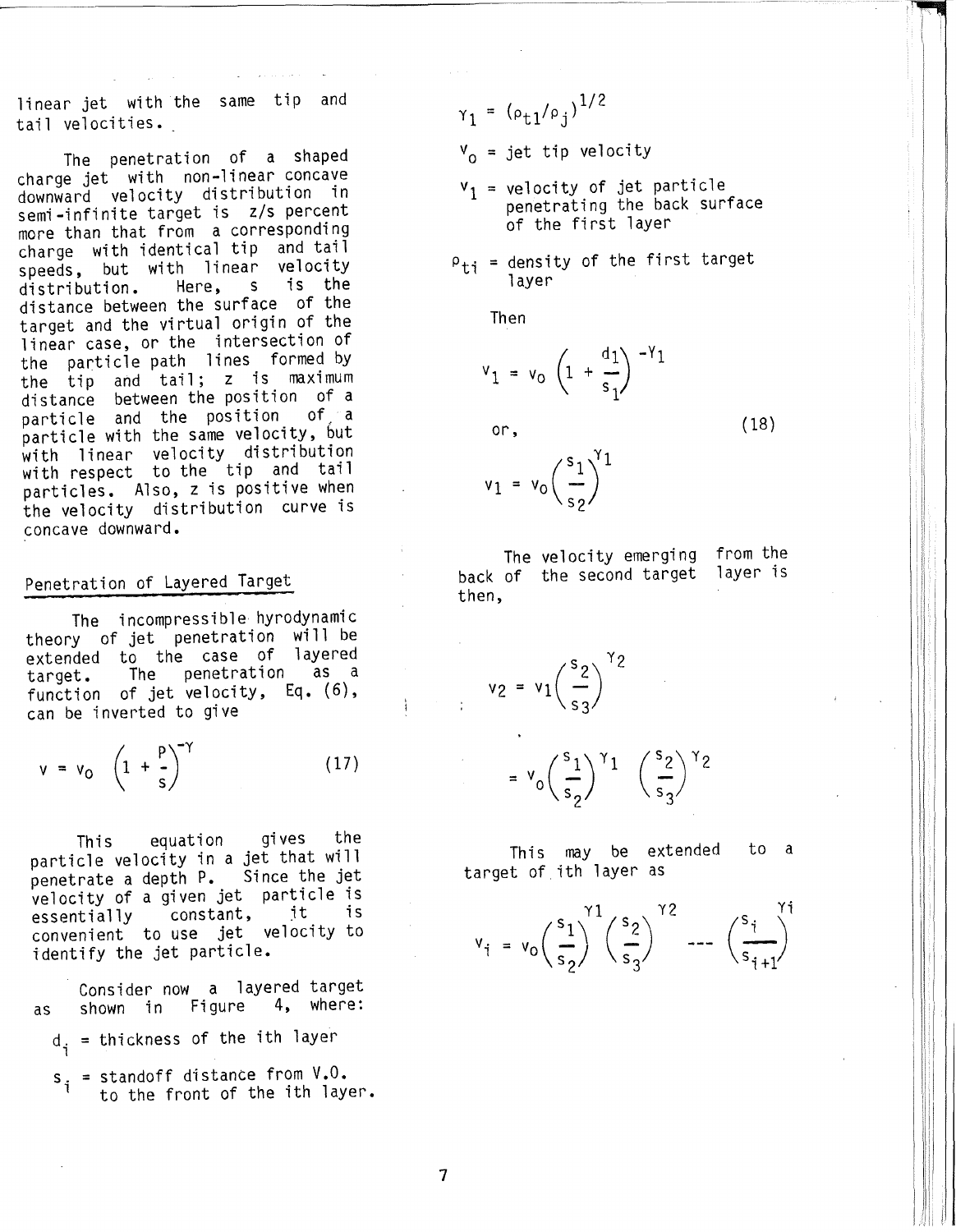

Geometry of a Shaped Charge with Virtual<br>Origin Penetrating a Layered Target. Figure 4.

 $\bf 8$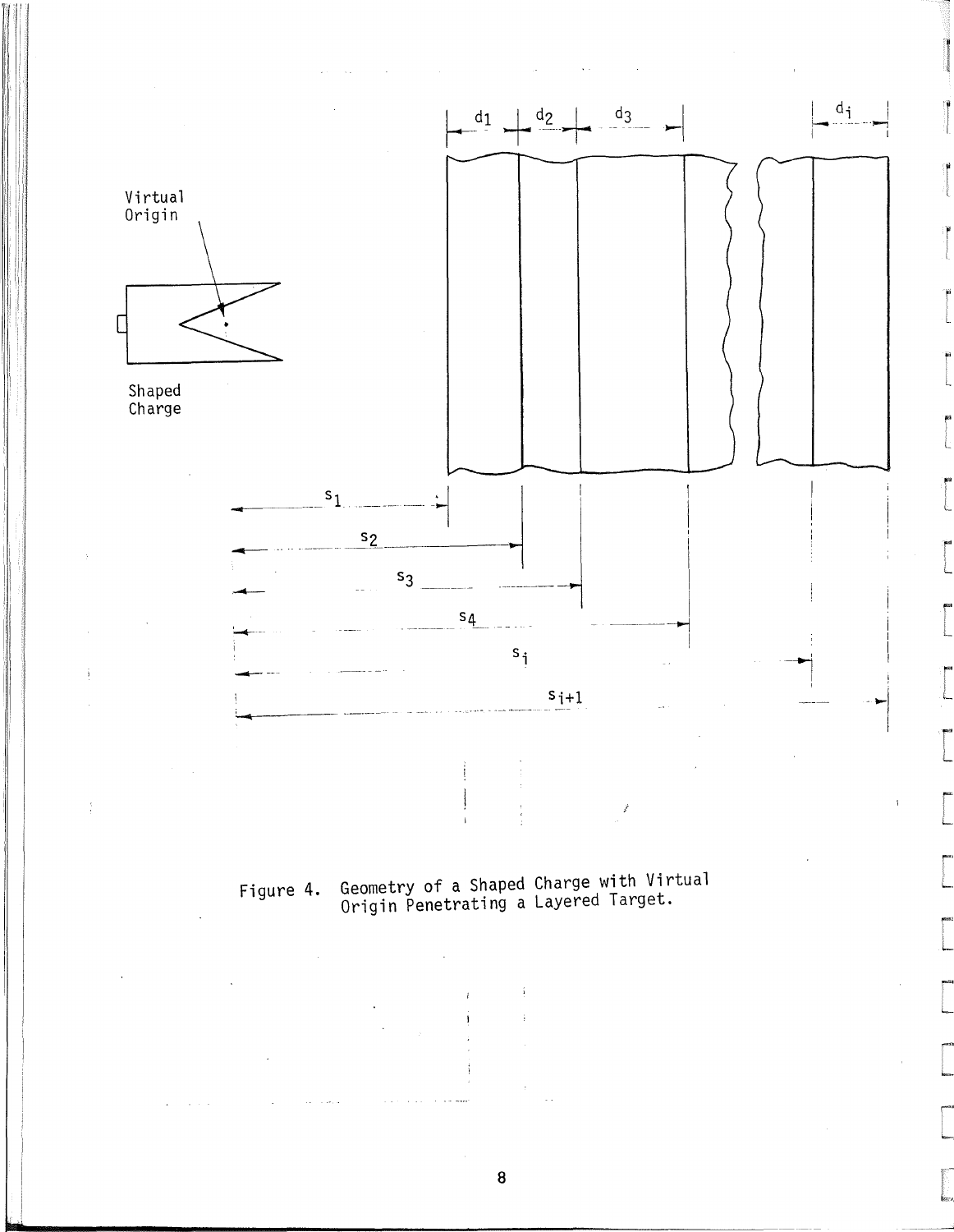$$
= v_0 \frac{\mathrm{i}}{\mathrm{k} \mathrm{i} \mathrm{l}} \left( \frac{\mathrm{s}_{k}}{\mathrm{s}_{k} + \mathrm{l}} \right)^{\mathrm{Y} \mathrm{l}} \tag{19}
$$

In this equation,  $v_i$  is the jet particle velocity that will emerge from the back of the ith target layer. When the target thickness is not too large and the actual jet can penetrate through all layers, Eq. (19) is applicable. When the target is too thick for the penetrate through, the penetration .<br>will stop at a jet velocity v<sub>min,</sub> as discussed in Ref. [4J. The jet mass with velocity below  $v_{\text{min}}$  will, have no penetration ability.

In deriving Eq. (19), the target strength and the jet break-up have both been ignored; it is applicable at short stand-off where the jet has not broken and its<br>velocity is high. It gives a velocity is high. It gives a<br>measure of the amount of jet, of the amount

identified by the jet particle velocity, that will be "consumed" by a given layered target. .

---~-~':"IIIIII!l

As a numerical example, consider the case of a copper jet perforating a target of two 50-mm layers, one with the RHA in front and aluminum in the back, the other just the opposite, as shown in  $F$ igure 5. A copper jet with tip a velocity of 10 km/sec is assumed. The front of the layered plates are placed at a stand-off distance of 75 mm from the charge. With the density of copper, steel, and aluminum of values 8.96, 7.87, and<br>2.7 gr/cc., respectively, the 2.7 gr/cc., respectively, the corresponding values of  $\gamma$  for steel (RHA) is 0.937, and for aluminum 0.549. The emerging jet velocities calculated from Eq. (19) are 0.515 and 0.551 km/sec, respectively. If the minimum jet velocity for penetration is taken as 2 km/sec, the difference of the residual jet length is more than 10%.





Figure 5. Schematic Showing Residual Jet Length and Velocity of a Copper Jet with Initial Tip Velocity of 10 km/sec after Perforating an RHA-Aluminum, and an Aluminum-RHA Plates.

9